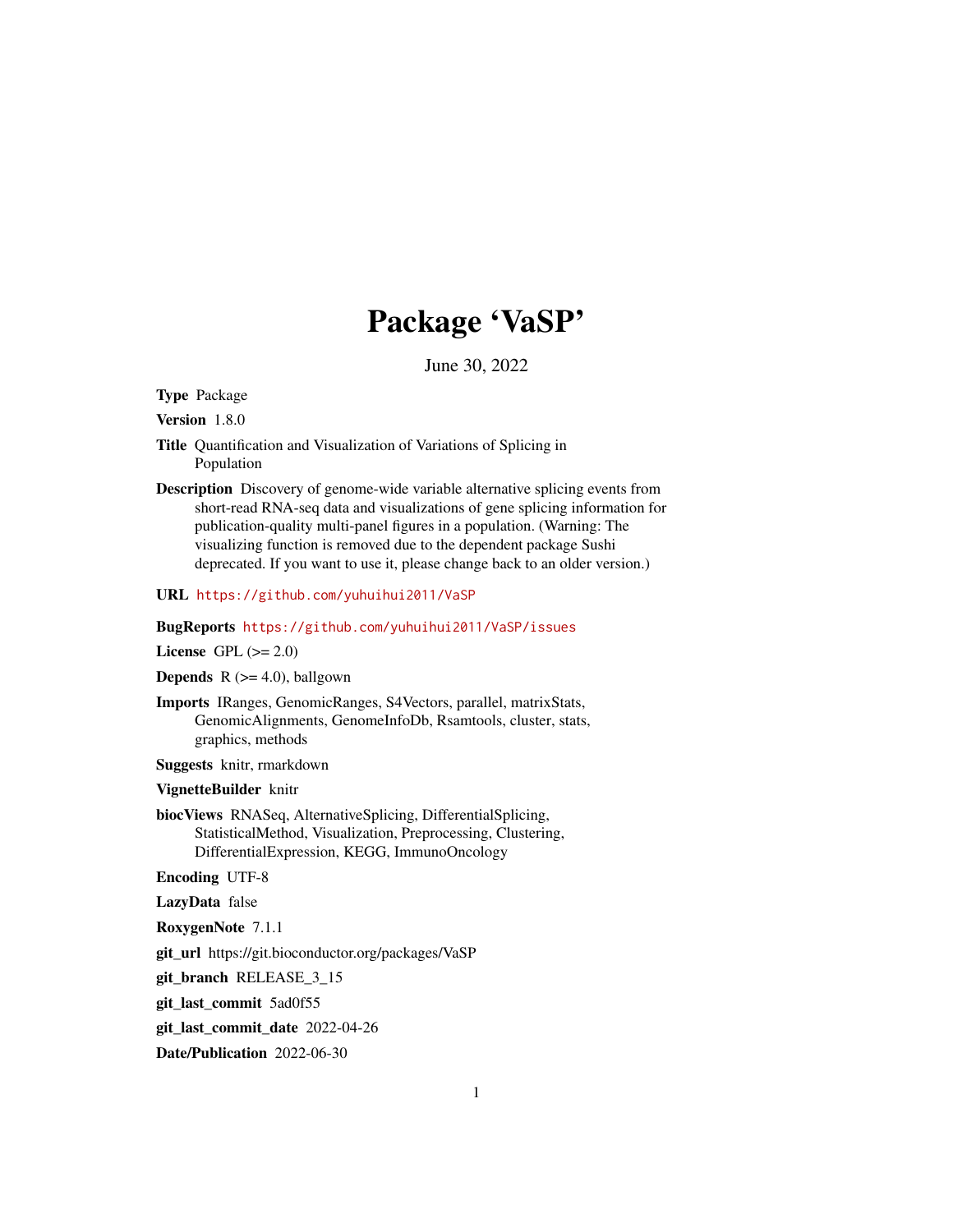```
Author Huihui Yu [aut, cre] (<https://orcid.org/0000-0003-2725-1937>),
     Qian Du [aut] (<https://orcid.org/0000-0003-3864-8745>),
     Chi Zhang [aut] (<https://orcid.org/0000-0002-1827-8137>)
```
Maintainer Huihui Yu <yuhuihui2011@foxmail.com>

## R topics documented:

| Index |  |  |  |  |  |  |  |  |  |  |  |  |  |  |  |  |  |  |  |
|-------|--|--|--|--|--|--|--|--|--|--|--|--|--|--|--|--|--|--|--|

BMfinder *Discover bimodal distrubition features*

#### Description

Find bimodal distrubition features and divide the samples into 2 groups by k-means clustering.

#### Usage

BMfinder(x, p.value =  $0.01$ , maf =  $0.05$ , miss =  $0.05$ , fold =  $2$ , log = FALSE,  $cores = detectCores() - 1)$ 

#### Arguments

| $\mathsf{x}$ | a numeric matrix with feature rows and sample columns, e.g., splicing score<br>matrix from spliceGenome or spliceGene function.         |
|--------------|-----------------------------------------------------------------------------------------------------------------------------------------|
| p.value      | p. value threshold for bimodal distrubition test                                                                                        |
| maf          | minor allele frequency threshold in k-means clustering                                                                                  |
| miss         | missing grouping rate threshold in k-means clustering                                                                                   |
| fold         | fold change threshold between the two groups                                                                                            |
| log          | whether the scores are to be logarithmic. If TRUE, all the scores are log2 tran-<br>formed before k-means clustering: $x = log2(x+1)$ . |
| cores        | threads to be used. This value is passed to <b>?mclapply</b> in <b>parallel</b> package                                                 |

#### Details

The matrix contains 1, 2 and NA, and values of 'x' in group 2 are larger than group 1.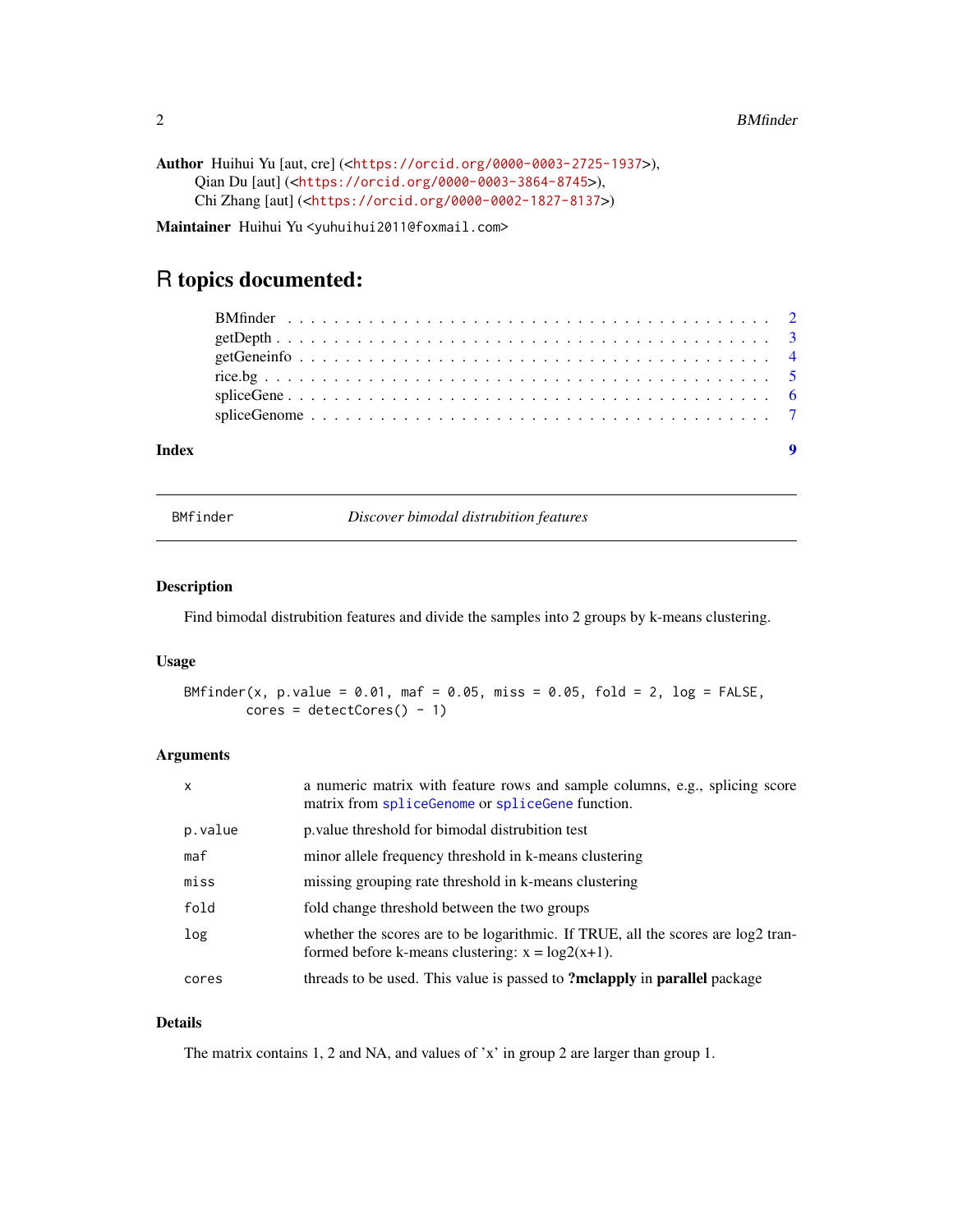#### <span id="page-2-0"></span>getDepth 3

#### Value

a matrix with feature rows and sample columns.

#### Examples

```
data(rice.bg)
score<-spliceGene(rice.bg,'MSTRG.183',junc.type='score')
score<-round(score,2)
as<-BMfinder(score,cores=1) # 4 bimodal distrubition features found
##compare
as
score[rownames(score)%in%rownames(as),]
```
getDepth *Get Read Depth*

#### Description

Get read depth from a BAM file (in bedgraph format)

#### Usage

getDepth(x, chrom, start, end)

#### Arguments

| x     | path to a BAM file                    |
|-------|---------------------------------------|
| chrom | chromosome of a region to be searched |
| start | start position                        |
| end   | end position                          |

#### Value

a data.frame in bedgraph file format.

#### Examples

```
path <- system.file('extdata',package='VaSP')
bam_files<-list.files(path,'bam$')
bam_files
depth<-getDepth(file.path(path, bam_files[1]), 'Chr1',
                start=1171800, end=1179400)
head(depth)
# library(Sushi)
```
# plotBedgraph(depth,'Chr1',chromstart=1171800, chromend=1179400,yaxt='s')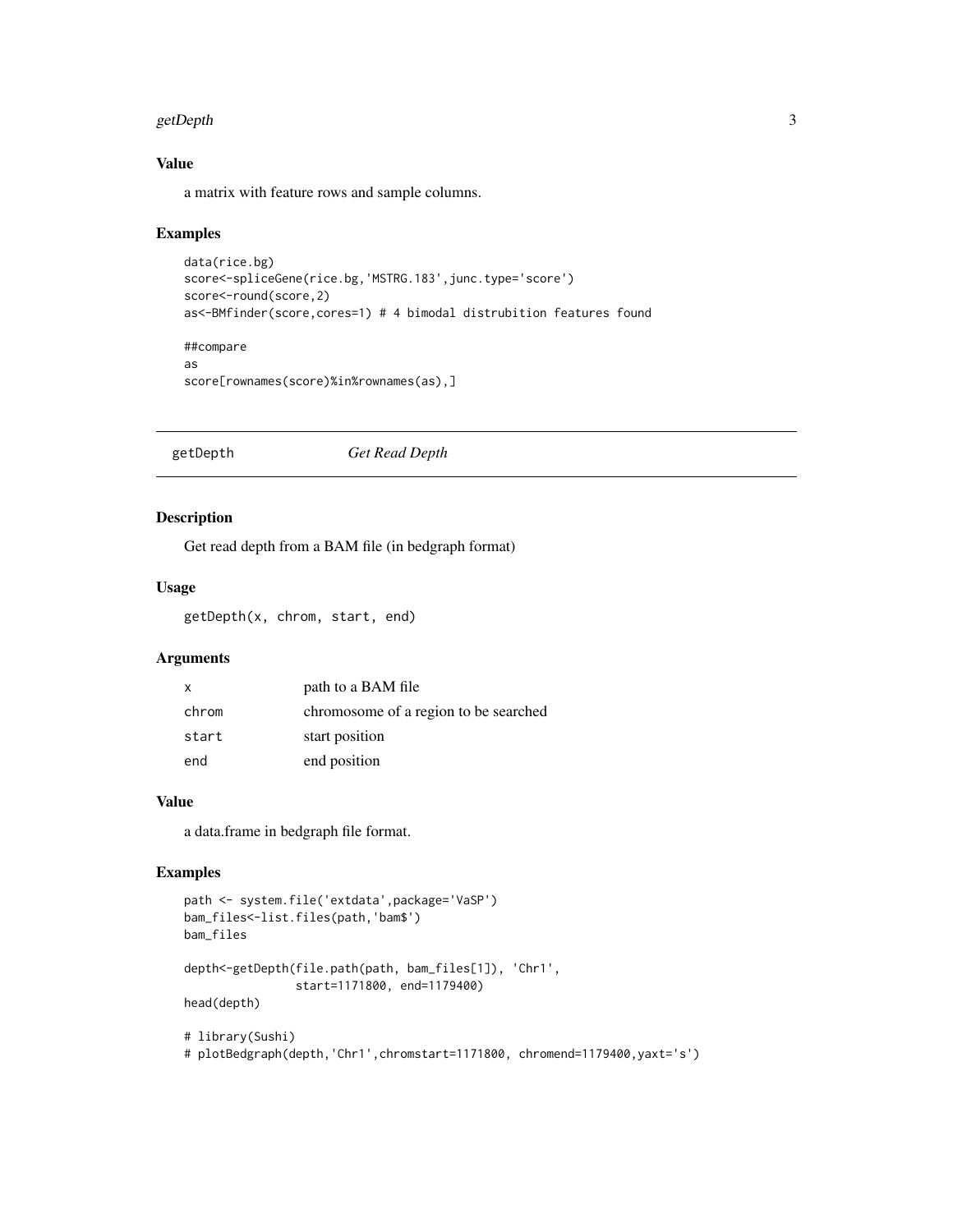<span id="page-3-0"></span>4 getGeneinfo

```
# mtext('Depth',side=2,line=2.5,cex=1.2,font=2)
# labelgenome('Chr1',1171800,1179400,side=1,scipen=20,n=5,scale='Kb')
```
getGeneinfo *Get Gene Informaton from a ballgown object*

#### Description

Get gene informaton from a ballgown object by genes or by genomic regions

#### Usage

```
getGeneinfo(genes = NA, bg, chrom, start, end, samples = sampleNames(bg),
            trans.select = NA)
```
#### Arguments

| genes        | a character vector specifying gene IDs in 'bg'. Any values other than NA over-<br>ride genomic region (chrom, start, stop)                     |
|--------------|------------------------------------------------------------------------------------------------------------------------------------------------|
| bg           | ballgown object                                                                                                                                |
| chrom        | chromosome of a region                                                                                                                         |
| start        | start postion                                                                                                                                  |
| end          | stop postion                                                                                                                                   |
| samples      | names of samples. The transcrpts in these samples are subjected to 'trans.select'                                                              |
| trans.select | logical expression-like string, indicating transcript rows to select from a matrix<br>of transcript coverages: NA value keeps all transcripts. |

#### Value

a data.frame in bed-like file format

#### Examples

```
data(rice.bg)
unique(geneIDs(rice.bg))
```

```
gene_id <- c('MSTRG.181', 'MSTRG.182', 'MSTRG.183')
geneinfo <- getGeneinfo(genes=gene_id,rice.bg)
trans <- table(geneinfo$name) # show how many exons each transcript has
trans
```

```
# library(Sushi)
# chrom = geneinfo$chrom[1]
# chromstart = min(geneinfo$start) - 1e3
# chromend = max(geneinfo$stop) + 1e3
# color = rep(SushiColors(2)(length(trans)), trans)
```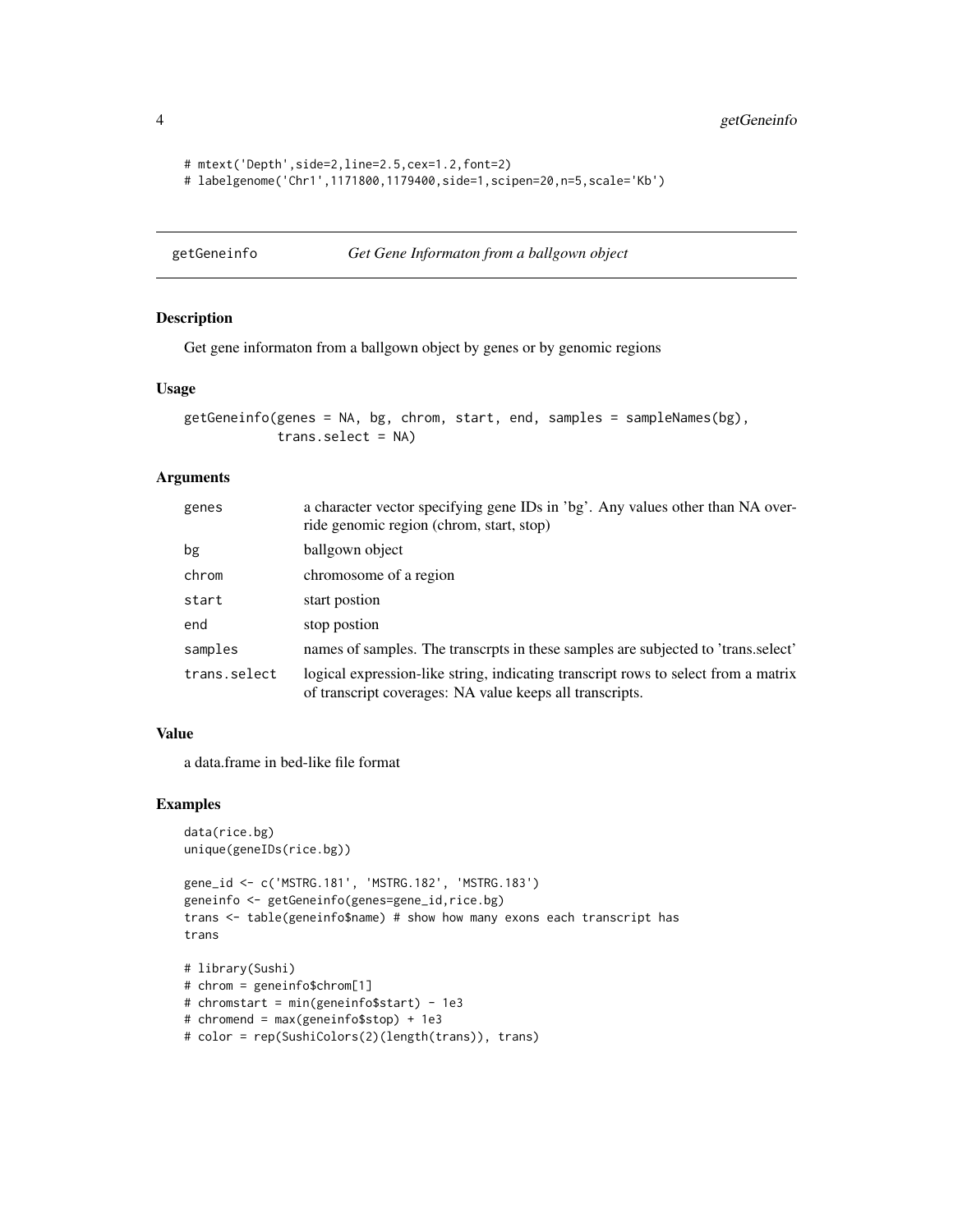#### <span id="page-4-0"></span>rice.bg 5

```
# par(mar=c(3,1,1,1))
# plotGenes(geneinfo, chrom, chromstart, chromend, col = color, bheight = 0.2,
# bentline = FALSE, plotgenetype = 'arrow', labeloffset = 0.5)
# labelgenome(chrom, chromstart , chromend, side = 1, n = 5, scale = 'Kb')
```
rice.bg *Rice ballgown object*

#### Description

Small ballgown object created with a subset of rice RNAseq data, for demonstration purposes

#### Format

a ballgown object with 33 transcripts and 6 samples

#### Details

The raw RNA-seq data were screened and trimmed using Trimmomatic (Bolger et al., 2014) and RNA-seq mapping, transcript assembly, and quantification were conducted with HISAT, StringTie, and Ballgown by following the method described by Pertea et al. (Pertea et al., 2016). The rice.bg is a subset ballgown object with 33 transcripts and 6 samples [\(Yu et al., 2021\)](https://doi.org/10.1111/nph.17189).

#### Source

The raw RNA-seq data were from the project of variation in transcriptional responses to salt stress in rice (SRA Accession: [SRP106054\)](https://trace.ncbi.nlm.nih.gov/Traces/sra/?study=SRP106054)

#### References

Yu, H., Du, Q., Campbell, M., Yu, B., Walia, H. and Zhang, C. (2021), Genome-wide discovery of natural variation in pre-mRNA splicing and prioritising causal alternative splicing to salt stress response in rice. New Phytol. <https://doi.org/10.1111/nph.17189>

Bolger, A.M., Lohse, M., and Usadel, B. (2014). Trimmomatic: a flexible trimmer for Illumina sequence data. Bioinformatics 30, 2114-2120.

Pertea, M., Kim, D., Pertea, G.M., Leek, J.T., and Salzberg, S.L. (2016). Transcript-level expression analysis of RNA-seq experiments with HISAT, StringTie and Ballgown. Nat Protoc 11, 1650-1667.

#### Examples

data(rice.bg) rice.bg # ballgown instance with 33 transcripts and 6 samples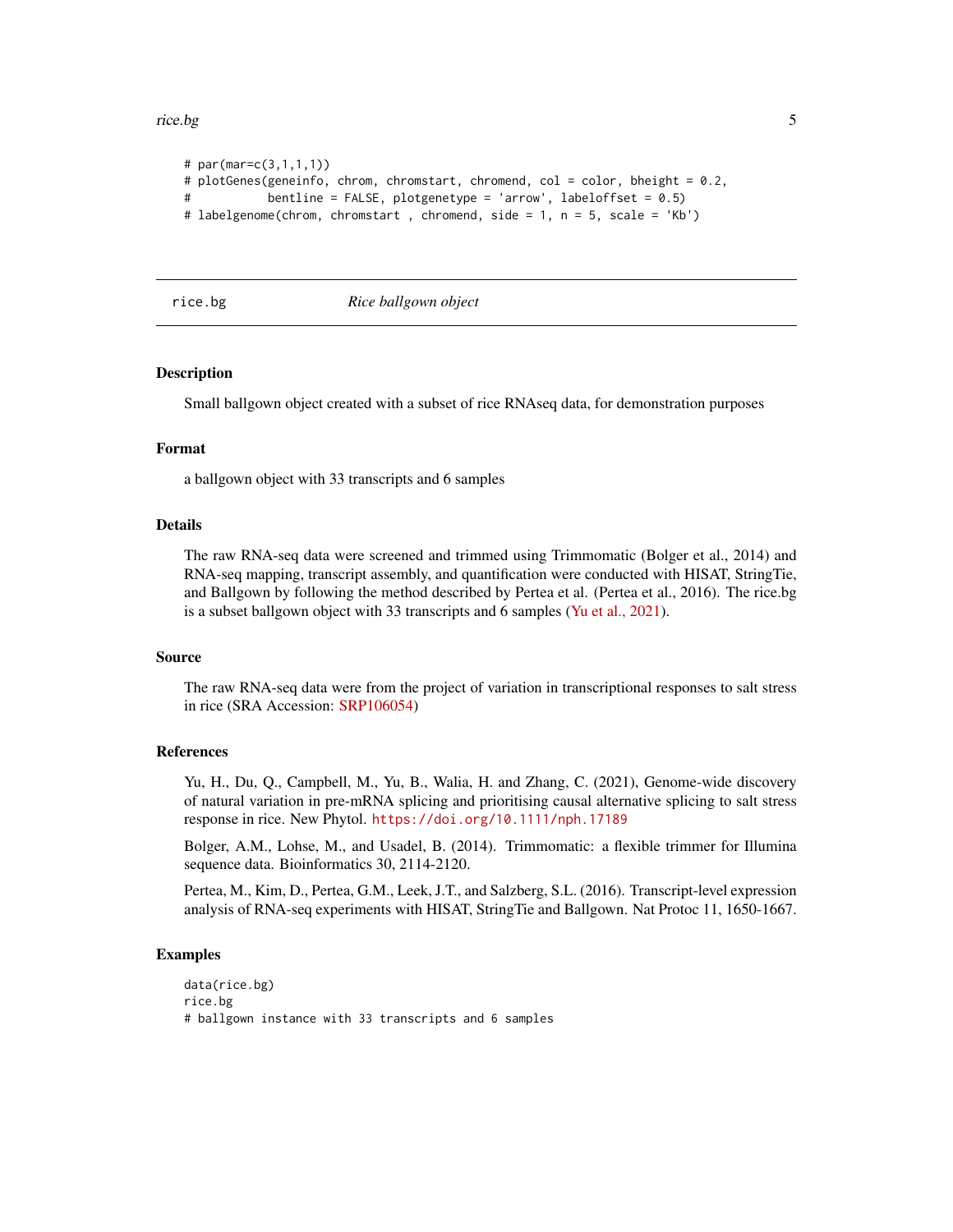<span id="page-5-1"></span><span id="page-5-0"></span>

#### Description

Calculate splicing Scores from ballgown object for a given gene. This function can only calculate one gene. Please use function [spliceGenome](#page-6-1) to obtain genome-wide splicing scores.

#### Usage

```
spliceGene(bg, gene, samples = sampleNames(bg), junc.type = c("score", "count"),
            trans.select = "rowMaxs(x) >=1", junc.select = "rowMaxs(x) >=5")
```
#### **Arguments**

| bg           | ballgown object                                                                                                                                                                                                                                                                          |
|--------------|------------------------------------------------------------------------------------------------------------------------------------------------------------------------------------------------------------------------------------------------------------------------------------------|
| gene         | a character string specifying gene id                                                                                                                                                                                                                                                    |
| samples      | names of samples                                                                                                                                                                                                                                                                         |
| junc.type    | type of junction estimate ('score' for junction score; 'count' for junction read<br>count)                                                                                                                                                                                               |
| trans.select | logical expression-like string, indicating transcript rows to select from a matrix<br>of transcript coverages: NA value keeps all transcripts. e.g. use trans.select='row $Maxs(x)=1'$ '<br>to filter the transcrpts with the maximium coverage among all the samples less<br>than $1$ . |
| junc.select  | logical expression-like string, indicating junction rows to select from a matrix of<br>junction counts: NA value keeps all junctions. e.g. use junc.select='rowMaxs $(x)$ >=5'<br>to filter the junctions with the maximium read count among all the samples less<br>than $5$ .          |

#### Details

score = junction count/gene-level per base read coverage. Row functions for matrices are useful to select transcripts and junctions. See [matrixStats](#page-0-0) package.

#### Value

a matrix of junction scores with intron rows and sample columns.

#### References

Yu, H., Du, Q., Campbell, M., Yu, B., Walia, H. and Zhang, C. (2021), Genome-wide discovery of natural variation in pre-mRNA splicing and prioritising causal alternative splicing to salt stress response in rice. New Phytol. <https://doi.org/10.1111/nph.17189>

#### See Also

[spliceGenome](#page-6-1), which calculates splicing scores in whole genome.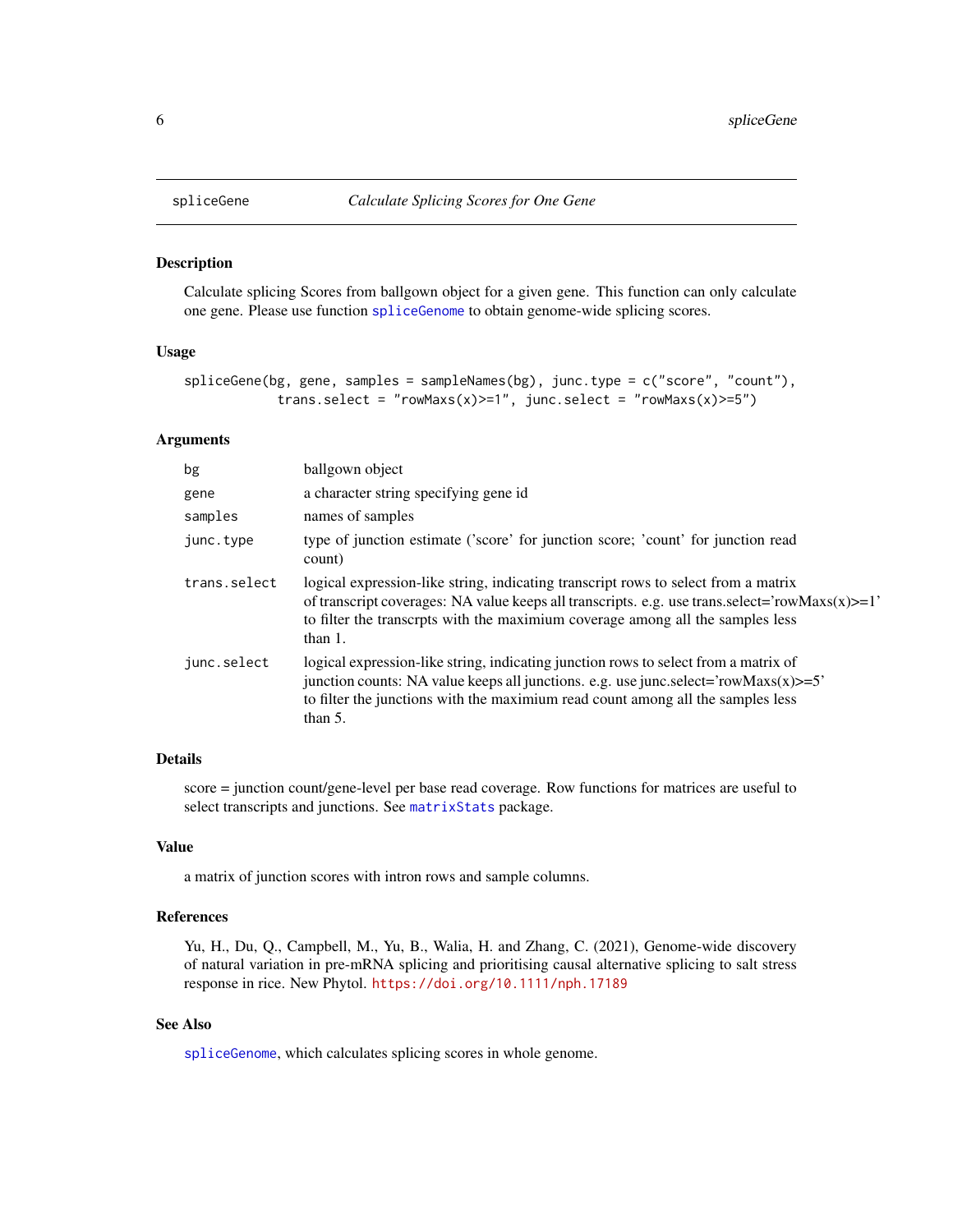#### <span id="page-6-0"></span>spliceGenome 7

### Examples

```
data(rice.bg)
rice.bg
head(geneIDs(rice.bg))
score<-spliceGene(rice.bg,'MSTRG.183',junc.type='score')
count<-spliceGene(rice.bg,'MSTRG.183',junc.type='count')
## compare
tail(score)
tail(count)
## get intron structrue
intron<-structure(rice.bg)$intron
intron[intron$id%in%rownames(score)]
```
<span id="page-6-1"></span>spliceGenome *Calculate Genome-wide Splicing Scores*

#### Description

Calculate splicing scores from ballgown objects for all genes.

#### Usage

```
spliceGenome(bg, gene.select = "rowQuantiles(x,probs = 0.05)>=1",
            \text{intron.select} = "rowQuantiles(x,probs = 0.95) \ge 5")
```
#### Arguments

| bg            | ballgown object                                                                                                                                                                                                                                                                                                                                                                            |
|---------------|--------------------------------------------------------------------------------------------------------------------------------------------------------------------------------------------------------------------------------------------------------------------------------------------------------------------------------------------------------------------------------------------|
| gene.select   | logical expression-like string, indicating genes to select from a matrix of gene-<br>level coverages: NA value keeps all genes. e.g. gene.select = 'rowQuantiles(x,probs<br>$= 0.05$ >=1' keeps the genes with the read coverage greater than or equal to 1 in<br>at least 95 (0.05 quantile). Used to filter low expressed genes.                                                         |
| intron.select | logical expression-like string, indicating introns to select from a matrix of junc-<br>tion counts: NA value keeps all introns. e.g. intronselect = $\text{'rowQuantiles}(x, \text{probs})$<br>$= 0.95$ $\ge$ = 5' keeps the introns with the read count greater than or eugal to 5 in<br>at least $5$ (0.95 quantile). Used to filter introns with very few junction reads<br>supporting. |

#### Details

score = junction count/gene-level per base read coverage. Row functions for matrices in [matrixStats](#page-0-0) package are useful to select genes and introns.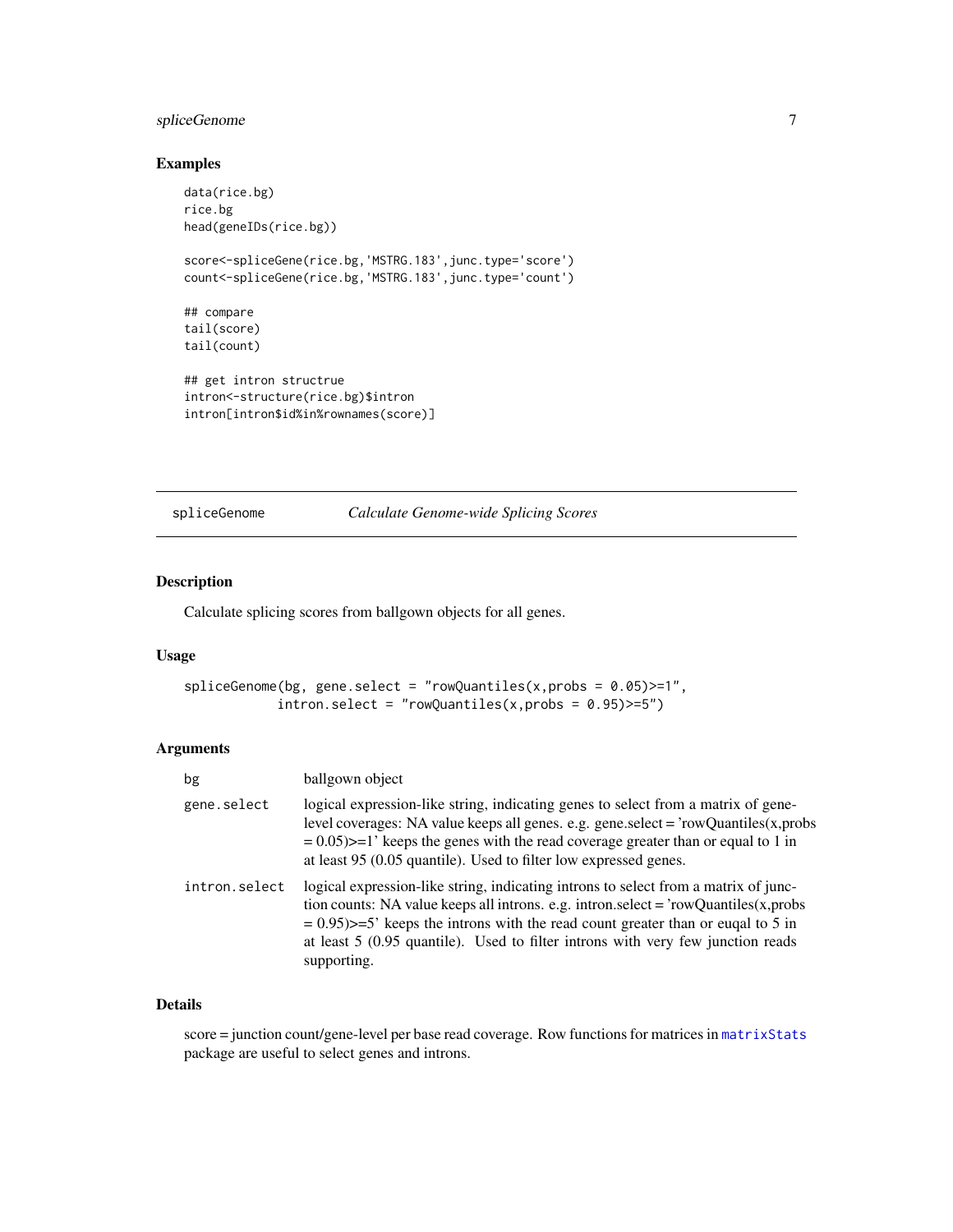#### <span id="page-7-0"></span>Value

a list of two elelments: 'score' is matrix of intron splicing scores with intron rows and sample columns and 'intron' is a [GRanges](#page-0-0) object of intron structure. See [structure](#page-0-0) in ballgown package

#### References

Yu, H., Du, Q., Campbell, M., Yu, B., Walia, H. and Zhang, C. (2021), Genome-wide discovery of natural variation in pre-mRNA splicing and prioritising causal alternative splicing to salt stress response in rice. New Phytol. <https://doi.org/10.1111/nph.17189>

#### See Also

[spliceGene](#page-5-1), which calculates splicing scores in one gene.

#### Examples

data(rice.bg) rice.bg

splice<-spliceGenome(rice.bg,gene.select=NA,intron.select=NA) names(splice)

head(splice\$score) splice\$intron